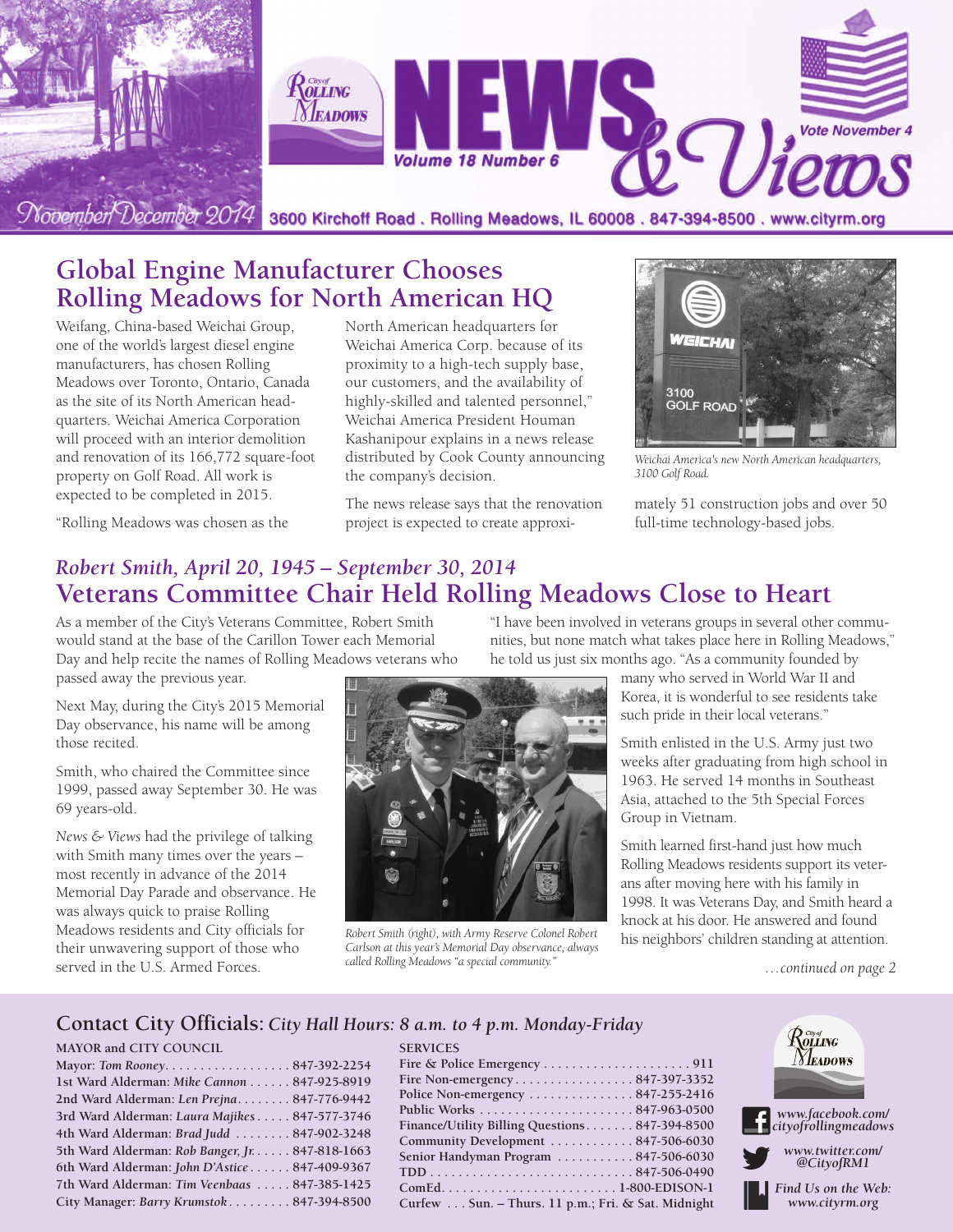

### **December 4 Tree Lighting Kicks Off Holiday Season**

The spirit of holidays past, present and future will come together Thursday, December 4, when City officials and residents gather to light the City's Holiday tree.

Join family, friends, and neighbors for this annual downtown gathering, held in front of the McDonald's on Kirchoff Road at 6 p.m. Sing songs, share memories, and enjoy refreshments and good cheer.

## **New Employee Lori Ciezak 'Comes Home' to Serve City Where She Graduated High School**



arrived at City Hall in August for her first day as the newly-hired Assistant to the City Manager, it was a homecoming of sorts for the Arlington

When Lori Ciezak

*Lori Ciezak*

Heights native and Rolling Meadows High School graduate.

"The Rolling Meadows community is easy to miss once you have been away," she says. "It feels great to be back, and working for a city that is so full of friendliness and pride. I have many family and friends who call Rolling Meadows home."

Lori wasted no time embracing her new responsibilities, which include organizing and coordinating community events, working with Finance Department professionals on special budget projects, and serving as staff liaison to the City's new 60th Anniversary Committee.

"My fellow employees have made me feel right at home," Lori explains. "Everyone here is very supportive and dedicated to serving our residents. I enjoy being a part of a team that is so focused on customer service."

Lori comes to Rolling Meadows with nearly five years of municipal experience. She previously served as Deputy Clerk with the Village of McCullom Lake, and also served on the staff of the McHenry County Council of Governments – including several months as its Acting Director.

Away from work, Lori enjoys spending time with her husband, Paul, and their three children (ages 12, 10 and 8). She has played violin since age 5, and all of her children are members of a violin performance group. Between the kids' hockey, skating and gymnastics practices, Lori enjoys "pet-friendly" family outings, such as nature walks and bike rides. She is also an avid reader.

## **———————————— City Briefs ————————————**

#### **Early Refuse Set Out Begins November 3**

Beginning Monday, November 3, residents may place refuse at the curb after 3 p.m. the day prior to their scheduled pickup. Per City ordinance, the "early refuse set out" time runs through Tuesday, March 31, 2015. Regular set out times (after 6 p.m.) remain in effect during the months of April – October.

#### **Annual Yard Waste Collection Ends November 29**

The City's yard waste collection service will conclude for the year during the week of November 24 – 29. Residents should place yard waste in craft paper bags at the curb – separate from household waste – for pickup on their regular collection date. *Note: Thursday and Friday collections will be delayed one day, due to the Thanksgiving holiday.* Public Works will begin yard waste collection again next spring.

#### **Support Marines' Toys for Tots Program**

The United States Marine Corps Reserve is once again "enlisting" the help of Rolling Meadows residents to support its annual Toys for Tots collection drive. Residents may deliver new, unwrapped toys to drop boxes at City Hall (3600 Kirchoff Road) or the Rolling Meadows Library (3110 Martin Lane) through Friday, December 5. For more information, contact Joyce DeLeon (847- 394-8500 or *joyced@cityrm.org*).

#### **USPS to Establish Seasonal Post Office in City Hall Lot**

The United States Post Office has announced plans to offer temporary, seasonal postal services in the City Hall parking lot, 9 a.m. – 3 p.m., November 17 – January 3. For more information, contact City Hall at 847-394-8500.

### *Robert Smith, April 20, 1945 – September 30, 2014 …continued from page 1*

They saluted him and said, "Thank you for serving our country."

"At that moment, I realized my family lived in a special community," he recalled in 2005. "Everyone, from my neighbors to our elected officials, is committed to honoring veterans and treating them with respect. I hold that close to my heart."

Smith epitomized the mission of the Veterans Committee, which was established "to promote appropriate and respectful veterans affairs within the City of Rolling Meadows."

"Everyone on the Committee shares a commitment to honor veterans for their service," he explained in that same interview. "It can be easy to take everything for granted. Committee members believe it is important to remember that our freedom was hard-fought. We owe it to those who serve to be thankful for what we have. We believe that their memories should live forever," he added.

As will the memory of Robert Smith. He is survived by his wife, Chris, three children, and six grandchildren.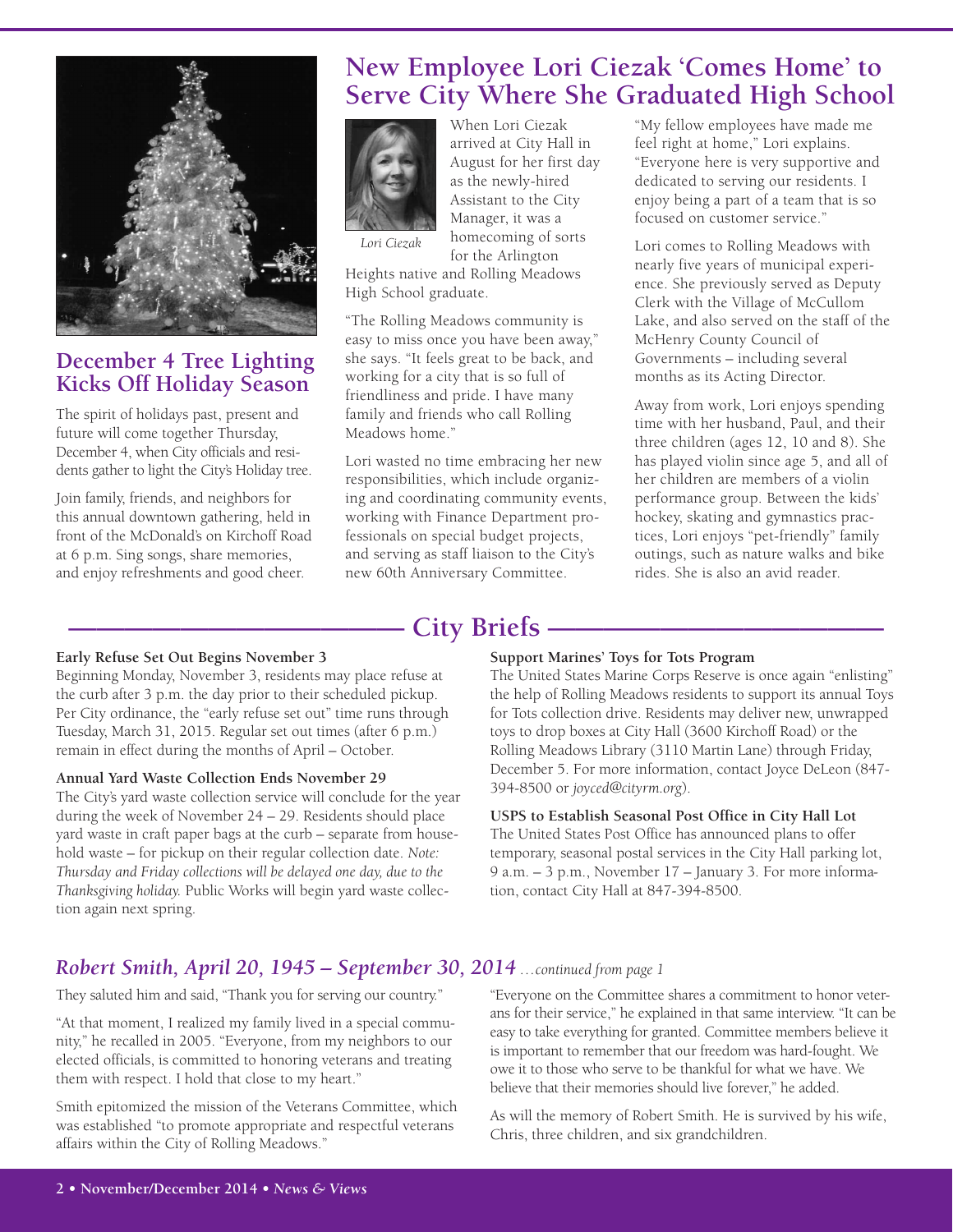## **Rolling Meadows Chamber of Commerce Serves Local Businesses, Supports City's Overall Economic Development Goals**

In a rapidly-changing business world – where new technology and demands for greater efficiency have changed the way organizations operate – the Rolling Meadows Chamber of Commerce continues to seize new opportunities that help it more effectively serve local businesses.

"More than ever, local chambers of commerce must be flexible in adapting to the needs of its diverse membership bases," explains Linda Liles Ballantine, who has served as the Rolling Meadows Chamber's Executive Director for 30 years. "Large, multi-national corporations have far different needs than family-owned businesses, but there is one common goal: making connections that promote business growth and benefit the entire community."



*The annual Golf Outing is one of the Rolling Meadows Chamber's most successful events.*

To that end, the Chamber offers a variety of programs – networking events, sponsorships, ribbon cuttings, legislative updates and more – that help strengthen the bonds between businesses and their customers. Signature programs, such as the Regional Business Expo and annual Circle of Success Dinner, offer innovative ways to help businesses promote themselves and generate new leads.

"Social media has changed the way businesses communicate. At the same time, cold-calling is no longer considered an effective approach," Ballantine says. "In our experience, face-to-face contact with potential prospects remains one of the most effective ways to grow your business. That's why the Chamber is consistently modifying our programming to provide opportunities that best serve our members."

Contrary to what people may think, the Chamber is not part of Rolling Meadows' municipal operations. It is an independ-

ent organization whose mission is to represent the interests of the local business community. However, the Chamber plays an active role in supporting the City's overall economic development efforts. It often receives calls from businesses that are interested in relocating to Rolling Meadows or expanding current operations. Ballantine will then help organize meetings between company leaders and City officials.

The latest example of this successful collaborative approach came when Weichai America, one of the worlds' largest diesel engine manufacturers, announced plans to expand their North American Technology Development and Testing Center on Golf Road *(see story on page 1)*.

Ballantine says the effort required many months of meetings, extensions, follow ups, conference calls and progress reports to help company leaders fully understand the benefits of reinvesting in its Rolling Meadows facility. The Chamber also worked tirelessly to identify county, state and federal incentives available to the company.

"The support and endless encouragement we received from City officials was truly amazing," Ballantine explains, praising



*Guests network at the Chamber's annual "Taking Care of Business" luncheon, which includes an economic development update presented by Mayor Tom Rooney.*

the efforts of Mayor Tom Rooney, City Council members, City Manager Barry Krumstok and Community Development Director Valerie Dehner in particular. "This was a collaborative effort that secured an important economic development success story for Rolling Meadows and the region."

A Rolling Meadows resident since 1974, Ballantine possesses an encyclopedic knowledge of local business history. She calls her 30-year tenure as Chamber Executive Director a "labor of love."

"I feel like I've had a front row seat to witness Rolling Meadows' amazing growth," she says. "I take tremendous satisfaction in helping our City's businesses succeed, and I am always excited to see what will happen next."

### **Vote on November 4**

Rolling Meadows residents will cast ballots in the November 4 General Election to choose the next governor of Illinois, elect Congressional and state representatives, and determine the outcome in a variety of state-wide offices.

The ballot will also feature a series of referendum questions on a range of topics, including a proposed minimum wage increase (to \$10/hour), and changes to the Illinois Constitution regarding victims' rights and voters' rights.

Polling places will be open 6 a.m. –

7 p.m. on Election Day. Residents with questions about the November 4 election may contact Deputy Clerk Ginny Cotugno (*cotugnog@cityrm.org* or 847- 870-9007).



Additional election information, including a complete list of polling places and a full list of ballot referenda, is available through the Cook County Clerk's Office: (**www.cookcountyclerk.com** or 312- 603-0906).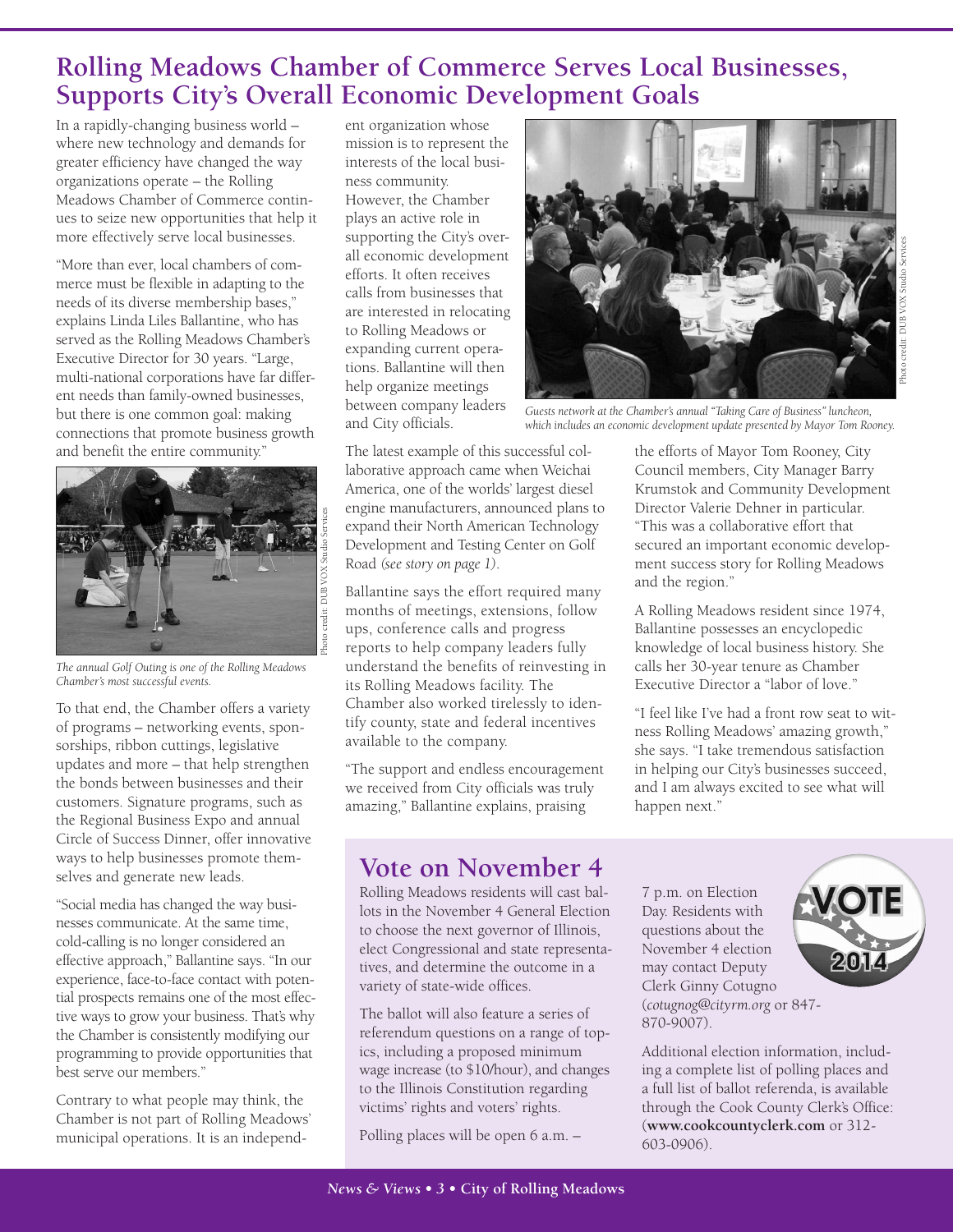| November 2014                                                                                                                              |                                                                                     |                                                                                                                                                                                             |                                                       |                                                                                                                                                |                                                                                                                                                                                                                                         |                                  |  |
|--------------------------------------------------------------------------------------------------------------------------------------------|-------------------------------------------------------------------------------------|---------------------------------------------------------------------------------------------------------------------------------------------------------------------------------------------|-------------------------------------------------------|------------------------------------------------------------------------------------------------------------------------------------------------|-----------------------------------------------------------------------------------------------------------------------------------------------------------------------------------------------------------------------------------------|----------------------------------|--|
| Sunday                                                                                                                                     | Monday                                                                              | Tuesday                                                                                                                                                                                     | Wednesday                                             | Thursday                                                                                                                                       | Friday                                                                                                                                                                                                                                  | Saturday                         |  |
|                                                                                                                                            |                                                                                     | $\mathcal{R}$ outro<br><b>Neadows</b>                                                                                                                                                       |                                                       |                                                                                                                                                | Keep updated on City news with Rolling Meadows'<br>electronic newsletter, E-News & Views,<br>published in February, April, June, August,<br>October and December. Each newsletter is<br>archived on the City's Website, www.cityrm.org. |                                  |  |
| <b>Daylight Saving Time</b><br><b>Ends.</b> Clocks "fall back" one<br>hour. Change batteries in<br>smoke and carbon monoxide<br>detectors. | Early refuse set out<br>begins                                                      | <b>Election Day</b><br>4<br><b>Economic Development</b><br>Committee, 6 pm<br><b>Environmental Committee.</b><br>7 pm<br>Plan Commission, 7:30 pm,<br>all at City Hall                      | <b>Zoning Board of</b><br>Appeals, 7:30 pm, City Hall | Adjudication Hearing 6<br>(Parking), 2 pm, City Hall                                                                                           |                                                                                                                                                                                                                                         | 8                                |  |
| 9                                                                                                                                          | 10                                                                                  | <b>Veterans Day</b><br>11<br>City Hall closed. Regular<br>refuse pickup.<br>Crime Stoppers, 5:30 pm<br><b>City Council Meeting/</b><br><b>Budget Hearing, 7:30 pm,</b><br>both at City Hall | 12                                                    | <b>Adjudication Hearing, 13</b><br>1 pm, City Hall                                                                                             | 14                                                                                                                                                                                                                                      | 15                               |  |
| 16                                                                                                                                         | <b>Board of Fire &amp;</b><br>17<br><b>Police Commissioners.</b><br>9 am, City Hall | <b>City Council</b><br>18<br>Committee of the Whole.<br>7:30 pm, City Hall                                                                                                                  | 19                                                    | Water bills due<br>20<br><b>Adjudication Hearing</b><br>(Red Light), 2 pm, City Hall                                                           | <b>Park District Family 21</b><br>Fun Night, $6 - 8$ pm,<br><b>Rolling Meadows</b><br><b>Community Center</b>                                                                                                                           | 22                               |  |
| 23<br>30                                                                                                                                   | 24                                                                                  | City Council Meeting, 25<br>7:30 pm, City Hall                                                                                                                                              | 26                                                    | Thanksgiving<br>27<br>Holiday<br><b>City Hall and Public Works</b><br>closed. Refuse pick up routes<br>(Thursday & Friday) delayed<br>one day. | Thanksgiving<br>28<br>Holiday<br><b>City Hall and Public Works</b><br>closed. Refuse pick up routes<br>(Thursday & Friday) delayed<br>one day.                                                                                          | Yard waste collection 29<br>ends |  |

| December 2014 |                                                                               |                                                                                                                                                         |                                                                          |                                                                                                                                                  |               |                                                                                                                          |  |
|---------------|-------------------------------------------------------------------------------|---------------------------------------------------------------------------------------------------------------------------------------------------------|--------------------------------------------------------------------------|--------------------------------------------------------------------------------------------------------------------------------------------------|---------------|--------------------------------------------------------------------------------------------------------------------------|--|
| Sunday        | Monday                                                                        | Tuesday                                                                                                                                                 | Wednesday                                                                | Thursday                                                                                                                                         | Friday        | Saturday                                                                                                                 |  |
|               |                                                                               | <b>Economic Development 2</b><br>Committee, 6 pm<br><b>Environmental Committee.</b><br>7 <sub>pm</sub><br>Plan Commission, 7:30 pm,<br>all at City Hall | <b>Zoning Board of</b><br>Appeals, 7:30 pm, City Hall                    | <b>Adjudication Hearing 4</b><br>(Parking), 2 pm, City Hall<br><b>Holiday Tree Lighting,</b><br>6 pm, in front of McDonald's<br>on Kirchoff Road | 5             | <b>Breakfast with Santa</b><br>6<br><b>Claus</b> , 8:30 & 10:45 am,<br><b>Rolling Meadows</b><br><b>Community Center</b> |  |
|               | <b>Board of Fire &amp;</b><br><b>Police Commissioners.</b><br>9 am, City Hall | Crime Stoppers, 5:30 pm 9<br><b>Urban Affairs Committee.</b><br>5:45 pm<br><b>City Council Meeting,</b><br>7:30 pm, all at City Hall                    | 10                                                                       | <b>Adjudication Hearing, 11</b><br>1 pm, City Hall                                                                                               | 12            | 13                                                                                                                       |  |
| 14            | 15                                                                            | <b>City Council</b><br>16<br><b>Committee of the Whole.</b><br>7:30 pm, City Hall                                                                       | 17                                                                       | <b>Adjudication Hearing 18</b><br>(Red Light), 2 pm, City Hall                                                                                   | 19            | 20                                                                                                                       |  |
| 21            | <b>Water bills due</b><br>22                                                  | City Council Meeting, 23<br>7:30 pm, City Hall                                                                                                          | <b>Christmas Eve</b><br>24<br>City Hall closed. Early refuse<br>pick up. | Christmas<br>25<br><b>City Hall and Public Works</b><br>closed. Refuse pick up routes<br>(Thursday & Friday) delayed<br>one dav.                 | Kwanzaa<br>26 | 27                                                                                                                       |  |
| 28            | 29                                                                            | 30 <sup>1</sup>                                                                                                                                         | <b>New Year's Eve</b><br>31<br>Be safe! Don't Drink<br>and Drive.        | January 1<br>New Year's Day<br><b>City Hall and Public Works</b><br>closed. Refuse pick up routes<br>(Thursday & Friday) delayed<br>one day.     |               | $\mathcal{R}$ olling<br><i>[Y]eadows</i>                                                                                 |  |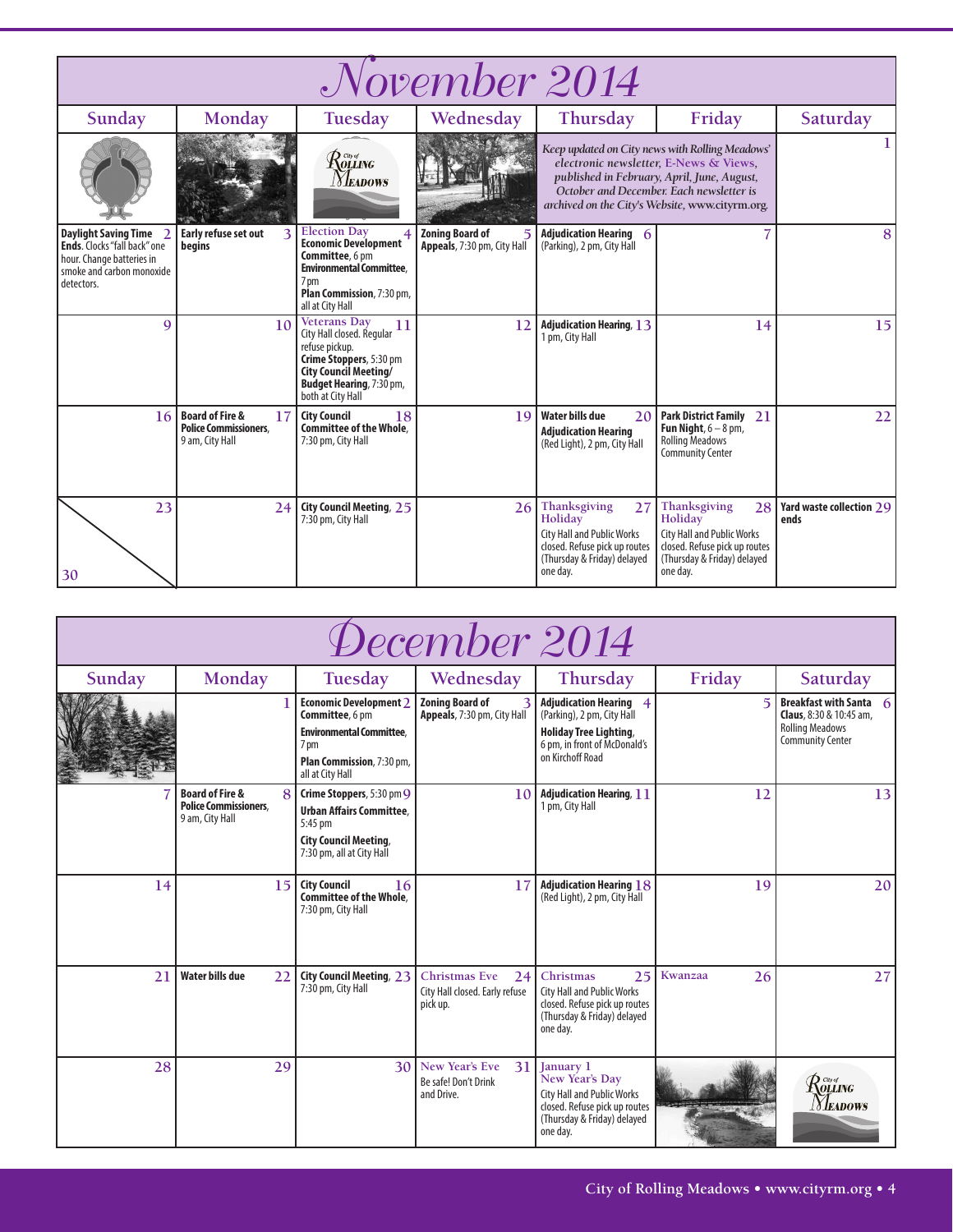# **City to Host Public Hearing on Proposed 2015 Budget, November 11**

City Council will hold a public hearing on the proposed Fiscal Year (FY) 2015 budget Tuesday, November 11, 7:30 p.m., during its regular meeting.

The hearing will offer residents an opportunity to voice their views on the budget, which City Council and staff have been crafting over the past several months.

Plans call for aldermen to pass the FY2015 Budget at Council's December 9 meeting.

Residents who wish to review the most recent budget draft may access the document on the City's Website, **cityrm.org**, or at the Rolling Meadows Library, 3110 Martin Lane.



The City's share of residents' property tax bills is 15%, or 15 cents per dollar (three township average).

# **'Shop Rolling Meadows' for the Holidays**

Residents seeking great value, variety and shopping convenience this holiday season need look no further than Rolling Meadows.

From independently-owned shops that feature unique gifts to "Big Box" retailers offering the latest in apparel and electronics, the Rolling Meadows business community offers a wide range of goods and services, and is eager to welcome shoppers. Holiday shoppers should also consider gift cards from Rolling Meadows' growing number of restaurants.

"Rolling Meadows' blend of smaller merchants and large retail/service businesses offers unmatched convenience for busy shoppers," City Manager Barry Krumstok explains. "In addition to finding great value, shopping locally boosts sales tax revenues that reduce the City's reliance on property tax dollars to fund services."

For additional information to help residents "Shop Rolling Meadows," visit the Chamber of Commerce's Website (**www.rmchamber.org**) to access the Chamber's "Business Resource Guide."

## **'Smart' Meters to Reduce Power Outage Lengths**

New "smart meters" being installed at the homes of Rolling Meadows residents beginning this month will automatically notify ComEd of power outages and help it more efficiently restore service through quicker response times, the utility says.

The smart meters use twoway radio communications that securely transmit electricity usage information directly to ComEd. They are key elements of a modernized electric grid that, when completed, will allow for more effective response to electricity outages.

"With the smart grid, you can expect fewer and shorter outages because ComEd can better monitor the electric grid and

respond to potential problems and interruptions," ComEd says in the FAQ section on its Website.

> The new meters – to be installed at no cost to residents – will also provide customers with access to detailed information about their home's energy use. Residents will be able to more efficiently manage their electricity costs with several online tools.

ComEd officials will attend the November 18 Committee of the Whole meeting to discuss the smart meter program.

For more information, visit ComEd's Website at **www.ComEd.com/ SmartMeter** or call 866-368-8326.

### *City Seeks Volunteers for 60th Anniversary Committee, Community Events Foundation*

City officials are seeking residents to serve on a newly-formed ad-hoc committee that will help celebrate Rolling Meadows' 60th Anniversary in 2015.

Committee members will help City staff with a variety of planning and organizational activities, including:

- Community event planning.
- Fundraising strategy development.
- Event promotion and staging.

Volunteers are also needed to serve with the City's Community Events Foundation. The 501(c)3 Foundation, established to help offset the costs of City-sponsored events such as the annual Memorial Day observance and Independence Day parade, is supported entirely through tax-deductible contributions from residents and local businesses.

Residents who would like to serve on the 60th Anniversary Committee or help promote Community Events Foundation activities may contact Lori Ciezak, Assistant to the City Manager, at *ciezakl@cityrm.org* or 847- 394-8500 x 1002.